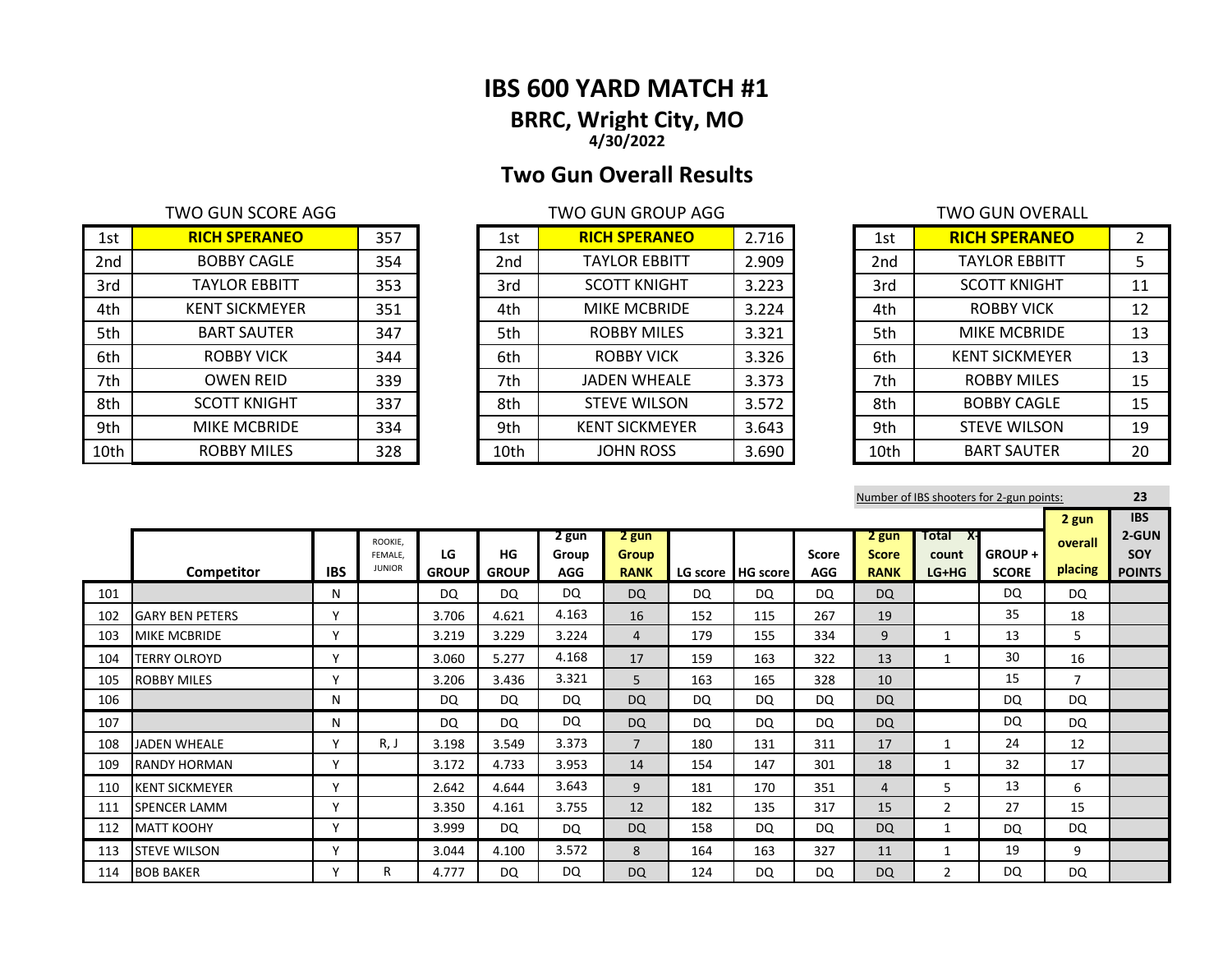|     |                      |              |                          |              |              |            |                |           |                   |              |                |                |                | 2 gun          | <b>IBS</b>     |
|-----|----------------------|--------------|--------------------------|--------------|--------------|------------|----------------|-----------|-------------------|--------------|----------------|----------------|----------------|----------------|----------------|
|     |                      |              | ROOKIE.                  |              |              | 2 gun      | 2 gun          |           |                   |              | 2 gun          | Total<br>X-    |                | overall        | 2-GUN          |
|     |                      |              | FEMALE,<br><b>JUNIOR</b> | LG           | HG           | Group      | <b>Group</b>   |           |                   | <b>Score</b> | <b>Score</b>   | count          | GROUP+         | placing        | SOY            |
|     | Competitor           | <b>IBS</b>   |                          | <b>GROUP</b> | <b>GROUP</b> | <b>AGG</b> | <b>RANK</b>    |           | LG score HG score | <b>AGG</b>   | <b>RANK</b>    | LG+HG          | <b>SCORE</b>   |                | <b>POINTS</b>  |
| 115 |                      | N            |                          | <b>DQ</b>    | DQ           | <b>DQ</b>  | <b>DQ</b>      | DQ        | DQ                | <b>DQ</b>    | <b>DQ</b>      |                | <b>DQ</b>      | <b>DQ</b>      |                |
| 116 |                      | N            |                          | DQ           | DQ           | <b>DQ</b>  | <b>DQ</b>      | DQ        | <b>DQ</b>         | DQ           | <b>DQ</b>      |                | <b>DQ</b>      | DQ             |                |
| 117 | <b>BART SAUTER</b>   | $\mathsf{v}$ |                          | 3.656        | 4.523        | 4.089      | 15             | 189       | 158               | 347          | 5              | 3              | 20             | 10             |                |
| 118 | <b>JOHN ROSS</b>     | Υ            |                          | 3.657        | 3.723        | 3.690      | 10             | 178       | 143               | 321          | 14             | 3              | 24             | 13             |                |
| 201 | <b>DEAN WESTON</b>   | Υ            |                          | DQ           | 5.657        | DQ         | <b>DQ</b>      | <b>DQ</b> | 167               | DQ           | <b>DQ</b>      | 3              | <b>DQ</b>      | DQ             |                |
| 202 |                      | N            |                          | DQ           | DQ           | <b>DQ</b>  | <b>DQ</b>      | <b>DQ</b> | DQ                | DQ           | <b>DQ</b>      |                | <b>DQ</b>      | DQ             |                |
| 203 | <b>ROBERT DIROSE</b> | Υ            |                          | 2.694        | DQ           | <b>DQ</b>  | <b>DQ</b>      | 163       | <b>DQ</b>         | <b>DQ</b>    | <b>DQ</b>      | 1              | <b>DQ</b>      | <b>DQ</b>      |                |
| 204 | <b>TAYLOR EBBITT</b> | Υ            | R.                       | 2.958        | 2.860        | 2.909      | 2 <sup>1</sup> | 171       | 182               | 353          | $\overline{3}$ | 4              | 5              | 2 <sup>1</sup> | 3              |
| 205 | <b>ROBBY VICK</b>    | Υ            |                          | 2.674        | 3.979        | 3.326      | 6              | 169       | 175               | 344          | 6              | $\overline{2}$ | 12             | 4              | $\mathbf{1}$   |
| 206 | <b>CARROLL LANCE</b> | Y            |                          | 3.439        | 3.948        | 3.693      | 11             | 153       | 170               | 323          | 12             | 1              | 23             | 11             |                |
| 207 | <b>RICH SPERANEO</b> | ٧            |                          | 2.858        | 2.574        | 2.716      | $\mathbf{1}$   | 176       | 181               | 357          | $\mathbf{1}$   | 3              | 2 <sup>1</sup> | $\mathbf{1}$   | $\overline{4}$ |
| 208 | <b>SCOTT KNIGHT</b>  | v            |                          | 2.848        | 3.598        | 3.223      | $\overline{3}$ | 167       | 170               | 337          | 8              | $\overline{2}$ | 11             | $\overline{3}$ | $\overline{2}$ |
| 209 |                      | N            |                          | DQ           | DQ           | <b>DQ</b>  | <b>DQ</b>      | DQ        | DQ.               | DQ           | <b>DQ</b>      |                | <b>DQ</b>      | DQ             |                |
| 210 |                      | N            |                          | DQ           | DQ           | <b>DQ</b>  | <b>DQ</b>      | <b>DQ</b> | DQ                | DQ.          | <b>DQ</b>      |                | <b>DQ</b>      | <b>DQ</b>      |                |
| 211 |                      | N            |                          | <b>DQ</b>    | DQ           | <b>DQ</b>  | <b>DQ</b>      | <b>DQ</b> | DQ                | DQ           | <b>DQ</b>      |                | DQ             | <b>DQ</b>      |                |
| 212 |                      | N            |                          | DQ.          | DQ           | <b>DQ</b>  | <b>DQ</b>      | <b>DQ</b> | DQ                | DQ           | <b>DQ</b>      |                | DQ             | <b>DQ</b>      |                |
| 213 |                      | N            |                          | <b>DQ</b>    | DQ           | DQ         | <b>DQ</b>      | <b>DQ</b> | DQ                | DQ           | <b>DQ</b>      |                | DQ             | DQ             |                |
| 214 | <b>BOBBY CAGLE</b>   | Υ            |                          | 2.720        | 4.969        | 3.845      | 13             | 180       | 174               | 354          | 2 <sup>1</sup> | 1              | 15             | 8              |                |
| 215 | <b>BILL DREWELL</b>  | N            |                          | <b>DQ</b>    | 5.177        | <b>DQ</b>  | <b>DQ</b>      | DQ        | 152               | DQ           | <b>DQ</b>      |                | <b>DQ</b>      | <b>DQ</b>      |                |
| 216 | <b>TERRY THOLEN</b>  | v            |                          | 5.541        | 5.901        | 5.721      | 19             | 159       | 154               | 313          | 16             | $\overline{2}$ | 35             | 19             |                |
| 217 | <b>OWEN REID</b>     | v            | R                        | 5.064        | 4.819        | 4.942      | 18             | 182       | 157               | 339          | 7              | 4              | 25             | 14             |                |
| 218 |                      | N            |                          | <b>DQ</b>    | <b>DQ</b>    | <b>DQ</b>  | <b>DQ</b>      | <b>DQ</b> | DQ                | <b>DQ</b>    | <b>DQ</b>      |                | <b>DQ</b>      | <b>DQ</b>      |                |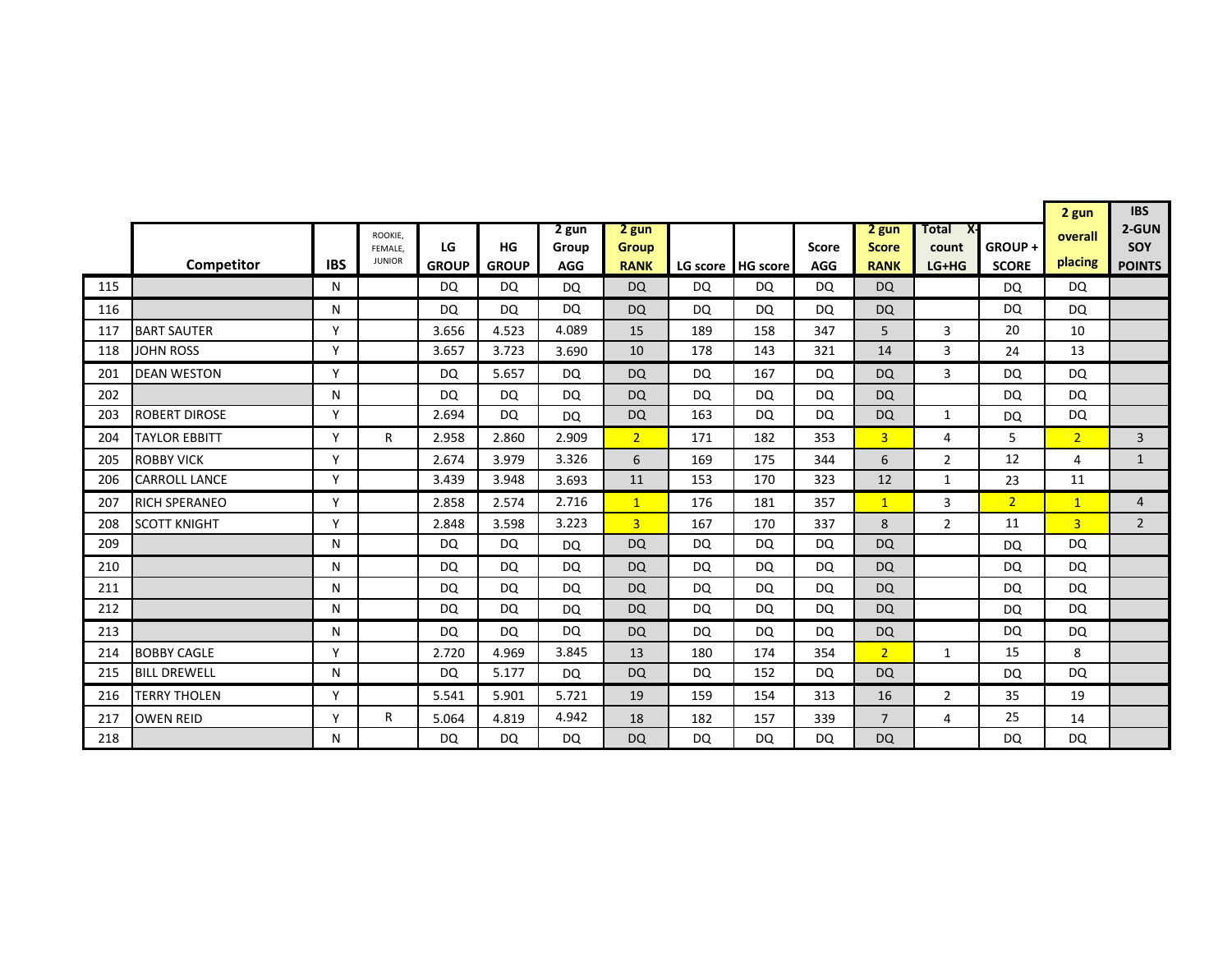### **IBS 600 YARD MATCH #1**

## **BRRC, Wright City, MO**

**4/30/2022**

## **LIGHT GUN RESULTS**

|       | <b>LIGHT GUN GROUP AGG</b> |                 | <b>LIGHT GUN SCORE AGG</b>   |      |
|-------|----------------------------|-----------------|------------------------------|------|
| 2.642 | <b>KENT SICKMEYER</b>      | 1ST             | <b>BART SAUTER</b><br>189    | 1ST  |
| 2.674 | <b>ROBBY VICK</b>          | 2 <sub>nd</sub> | <b>SPENCER LAMM</b><br>182   | 2ND  |
| 2.694 | <b>ROBERT DIROSE</b>       | 3rd             | <b>OWEN REID</b><br>182      | 3RD  |
| 2.720 | <b>BOBBY CAGLE</b>         | 4th             | <b>KENT SICKMEYER</b><br>181 | 4TH  |
| 2.848 | <b>SCOTT KNIGHT</b>        | 5th             | <b>BOBBY CAGLE</b><br>180    | 5TH  |
| 2.858 | <b>RICH SPERANEO</b>       | 6th             | <b>JADEN WHEALE</b><br>180   | 6TH  |
| 2.958 | <b>TAYLOR EBBITT</b>       | 7th             | <b>MIKE MCBRIDE</b><br>179   | 7TH  |
| 3.044 | <b>STEVE WILSON</b>        | 8th             | <b>JOHN ROSS</b><br>178      | 8TH  |
| 3.060 | <b>TERRY OLROYD</b>        | 9th             | <b>RICH SPERANEO</b><br>176  | 9TH  |
| 3.172 | <b>RANDY HORMAN</b>        | 10th            | <b>TAYLOR EBBITT</b><br>171  | 10TH |

|      | LIGHT GUN SINGLE TARGET HIGHEST SCORE |     |      | LIGHT GUN SINGLE TARGET SMALLEST GROUP |       | 12th |
|------|---------------------------------------|-----|------|----------------------------------------|-------|------|
|      |                                       |     |      |                                        |       | 11th |
| 10TH | <b>TAYLOR EBBITT</b>                  | 171 | 10th | RANDY HORMAN                           | 3.172 | 10TH |
| 9TH  | <b>RICH SPERANEO</b>                  | 176 | 9th  | <b>TERRY OLROYD</b>                    | 3.060 | 9TH  |
| 8TH  | <b>JOHN ROSS</b>                      | 178 | 8th  | <b>STEVE WILSON</b>                    | 3.044 | 8TH  |
| 7TH  | MIKE MCBRIDE                          | 179 | 7th  | <b>TAYLOR EBBITT</b>                   | 2.958 | 7TH  |
| 6TH  | JADEN WHEALE                          | 180 | 6th  | <b>RICH SPERANEO</b>                   | 2.858 | 6TH  |
| 5TH  | <b>BOBBY CAGLE</b>                    | 180 | 5th  | <b>SCOTT KNIGHT</b>                    | 2.848 | 5TH  |

|     | LIGHT GUN SINGLE TARGET HIGHEST SCORE |    |       | $\lambda$ |                 | LIGHT GUN SINGLE TARGET SMALLEST GROUP |    |       | 12th | <b>STEVE WILSON</b>        |    |
|-----|---------------------------------------|----|-------|-----------|-----------------|----------------------------------------|----|-------|------|----------------------------|----|
| 1ST | <b>TAYLOR EBBITT</b>                  |    | 1.965 |           | 1ST             | <b>KENT SICKMEYER</b>                  | 43 | 1.446 | 13th | <b>OWEN REID</b>           |    |
| 2ND | <b>BOB BAKER</b>                      | 49 | 2.883 |           | 2 <sub>nd</sub> | <b>BOBBY CAGLE</b>                     | 4⊥ | フフつ   |      |                            |    |
| 3RD | <b>BART SAUTER</b>                    | 49 | 3.229 |           | 3rd             | <b>MIKE MCBRIDE</b>                    |    | 1.812 |      | Number of LG IBS shooters: | 23 |

| <b>IT GUN GROUP AGG</b>           |    |       |      | <b>LIGHT GUN OVERALL</b> |    |
|-----------------------------------|----|-------|------|--------------------------|----|
| <b>ENT SICKMEYER</b>              |    | 2.642 | 1ST  | <b>KENT SICKMEYER</b>    | 5  |
| <b>ROBBY VICK</b>                 |    | 2.674 | 2ND  | <b>BOBBY CAGLE</b>       | 9  |
| ROBERT DIROSE                     |    | 2.694 | 3RD  | <b>ROBBY VICK</b>        | 13 |
| <b>BOBBY CAGLE</b>                |    | 2.720 | 4TH  | <b>RICH SPERANEO</b>     | 15 |
| <b>SCOTT KNIGHT</b>               |    | 2.848 | 5TH  | <b>SPENCER LAMM</b>      | 16 |
| RICH SPERANEO                     |    | 2.858 | 6TH  | <b>ROBERT DIROSE</b>     | 17 |
| TAYLOR EBBITT                     |    | 2.958 | 7TH  | <b>SCOTT KNIGHT</b>      | 17 |
| <b>STEVE WILSON</b>               |    | 3.044 | 8TH  | <b>TAYLOR EBBITT</b>     | 17 |
| TERRY OLROYD                      |    | 3.060 | 9TH  | <b>JADEN WHEALE</b>      | 17 |
| ANDY HORMAN                       |    | 3.172 | 10TH | <b>BART SAUTER</b>       | 17 |
|                                   |    |       | 11th | <b>MIKE MCBRIDE</b>      | 20 |
| <b>IGLE TARGET SMALLEST GROUP</b> |    |       | 12th | <b>STEVE WILSON</b>      | 21 |
| SICKMEYER                         | 43 | 1.446 | 13th | <b>OWEN REID</b>         | 24 |

|                |                        |              | RELAY-       | ROOKIE,<br>FEMALE. |              | <b>LG TARGET 1</b>        |           |           | <b>LG TARGET 2</b> |           |       | <b>LG TARGET 3</b> |             |    |              | <b>LG TARGET 4</b> | <b>SCORE</b> | <b>SCORE</b>   | X                        | <b>GROUP</b> | <b>GROUP</b>   | (GROUP +  | OVERALL        |                           | <b>SOY Points</b> |               |                |
|----------------|------------------------|--------------|--------------|--------------------|--------------|---------------------------|-----------|-----------|--------------------|-----------|-------|--------------------|-------------|----|--------------|--------------------|--------------|----------------|--------------------------|--------------|----------------|-----------|----------------|---------------------------|-------------------|---------------|----------------|
|                | Competitor             | <b>IBS</b>   | <b>BENCH</b> | <b>JUNIOR</b>      | <b>Score</b> | $\boldsymbol{\mathsf{x}}$ | Group     | Score     | $\mathsf{X}$       | Group     | Score | X                  | Group Score |    | $\mathsf{X}$ | Group              | AGG          | <b>RANK</b>    | <b>TOTAL</b>             | AGG          | <b>RANK</b>    | SCORE)    | <b>PLACE</b>   | Score Group Overall Total |                   |               |                |
|                |                        | N            | 101          |                    |              |                           |           |           |                    |           |       |                    |             |    |              |                    | <b>DQ</b>    | DQ             |                          | <b>DQ</b>    | DQ             | <b>DQ</b> | DQ             |                           |                   |               |                |
| $\mathcal{P}$  | <b>GARY BEN PETERS</b> | Y            | 102          |                    | 44           |                           | 3.231     | 45        |                    | 3.581     | 36    |                    | 2.966       | 27 |              | 5.045              | 152          | 21             |                          | 3.706        | 18             | 39        | 20             |                           |                   |               |                |
| 3              | <b>MIKE MCBRIDE</b>    |              | 103          |                    | 44           |                           | 4.213     | 45        |                    | 3.530     | 47    |                    | 1.812       | 43 |              | 3.321              | 179          | $\overline{7}$ |                          | 3.219        | 13             | 20        | 11             |                           |                   |               |                |
|                | <b>TERRY OLROYD</b>    |              | 104          |                    | 43           |                           | 3.425     | 48        |                    | 3.042     | 32    |                    | 3.576       | 36 |              | 2.197              | 159          | 16             |                          | 3.060        | 9              | 25        | 14             |                           |                   |               |                |
|                | <b>ROBBY MILES</b>     |              | 105          |                    | 48           |                           | 2.245     | 47        |                    | 4.527     | 37    |                    | 2.464       | 31 |              | 3.588              | 163          | 15             |                          | 3.206        | 12             | 27        | 16             |                           |                   |               |                |
| 6              |                        | N            | 106          |                    |              |                           |           |           |                    |           |       |                    |             |    |              |                    | <b>DQ</b>    | DQ             |                          | DQ.          | DQ             | <b>DQ</b> | DQ             |                           |                   |               |                |
| $\overline{ }$ |                        | N            | 107          |                    |              |                           |           |           |                    |           |       |                    |             |    |              |                    | DQ           | DQ             |                          | <b>DQ</b>    | DQ             | <b>DQ</b> | DQ             |                           |                   |               |                |
| 8              | <b>JADEN WHEALE</b>    | $\mathsf{v}$ | 108          | R, J               | 46           |                           | 2.853     | 46        |                    | 3.072     | 46    |                    | 3.941       | 42 |              | 2.925              | 180          | 6              | $\mathbf{1}$             | 3.198        | 11             | 17        | 9              |                           |                   |               |                |
| 9              | <b>RANDY HORMAN</b>    | Y            | 109          |                    | 46           |                           | 2.964     | 40        |                    | 3.084     | 31    |                    | 3.232       | 37 |              | 3.407              | 154          | 19             |                          | 3.172        | 10             | 29        | 17             |                           |                   |               |                |
| 10             | <b>KENT SICKMEYER</b>  | Y            | 110          |                    | 42           |                           | 3.924     | 48        |                    | 3.124     | 43    |                    | 1.446       | 48 |              | 2.075              | 181          |                | 1                        | 2.642        |                | 5         | $\overline{1}$ |                           | $\overline{a}$    |               | 9              |
| 11             | <b>SPENCER LAMM</b>    | $\mathsf{v}$ | 111          |                    | 45           |                           | 4.501     | 46        |                    | 2.902     | 46    |                    | 2.847       | 45 |              | 3.149              | 182          | $\overline{2}$ | $\overline{2}$           | 3.350        | 14             | 16        | 5 <sup>1</sup> | $\mathbf{3}$              |                   |               | $\mathbf{3}$   |
| 12             | <b>MATT KOOHY</b>      | Y            | 112          |                    | 46           |                           | 4.661     | 42        |                    | 3.938     | 37    |                    | 4.084       | 33 |              | 3.314              | 158          | 18             |                          | 3.999        | 19             | 37        | 19             |                           |                   |               |                |
| 13             | <b>STEVE WILSON</b>    | Y            | 113          |                    | 46           |                           | 2.425     | 43        |                    | 2.823     | 29    |                    | 3.167       | 46 |              | 3.759              | 164          | 13             |                          | 3.044        | 8              | 21        | 12             |                           |                   |               |                |
| 14             | <b>BOB BAKER</b>       |              | 114          | R                  | 45           |                           | 3.021     | 49        |                    | 2.883     | 13    |                    | 8.516       | 17 |              | 4.689              | 124          | 22             | $\overline{2}$           | 4.777        | 20             | 42        | 22             |                           |                   |               |                |
| 15             |                        | N            | 115          |                    |              |                           |           |           |                    |           |       |                    |             |    |              |                    | DQ.          | DQ             |                          | DQ.          | DQ             | <b>DQ</b> | DQ             |                           |                   |               |                |
| 16             |                        | N            | 116          |                    |              |                           |           |           |                    |           |       |                    |             |    |              |                    | DQ           | DQ             |                          | <b>DQ</b>    | <b>DQ</b>      | <b>DQ</b> | DQ             |                           |                   |               |                |
| 17             | <b>BART SAUTER</b>     |              | 117          |                    | 46           |                           | 4.495     | 49        |                    | 3.229     | 48    |                    | 4.518       | 46 |              | 2.380              | 189          |                | $\overline{2}$           | 3.656        | 16             | 17        | 10             | 4                         |                   |               | $\overline{4}$ |
| 18             | <b>JOHN ROSS</b>       |              | 118          |                    | 47           |                           | 3.715     | 44        |                    | 4.239     | 45    |                    | 2.998       | 42 |              | 3.675              | 178          | 8              | $\overline{\phantom{0}}$ | 3.657        | 17             | 25        | 15             |                           |                   |               |                |
| 19             | <b>DEAN WESTON</b>     |              | 201          |                    | DQ           |                           | <b>DQ</b> | <b>DQ</b> |                    | <b>DQ</b> | 42    |                    | 6.096       | 38 |              | 5.453              | DQ           | <b>DQ</b>      |                          | DQ           | DQ             | <b>DQ</b> | DQ             |                           |                   |               |                |
| 20             |                        | N            | 202          |                    |              |                           |           |           |                    |           |       |                    |             |    |              |                    | <b>DQ</b>    | <b>DQ</b>      |                          | <b>DQ</b>    | <b>DQ</b>      | <b>DQ</b> | DQ             |                           |                   |               |                |
| 21             | <b>ROBERT DIROSE</b>   | $\mathbf v$  | 203          |                    | 44           |                           | 2.800     | 36        |                    | 2.421     | 44    |                    | 2.115       | 39 |              | 3.440              | 163          | 14             |                          | 2.694        | 3              | 17        | 6              |                           | $\overline{2}$    |               | $\overline{2}$ |
| 22             | <b>TAYLOR EBBITT</b>   | $\checkmark$ | 204          |                    | 31           |                           | 2.492     | 49        |                    | 1.965     | 45    |                    | 3.720       | 46 |              | 3.654              | 171          | 10             | 1                        | 2.958        |                | 17        | 8              |                           |                   |               |                |
| 23             | <b>ROBBY VICK</b>      | $\checkmark$ | 205          |                    | 44           |                           | 2.717     | 33        |                    | 2.786     | 47    |                    | 2.712       | 45 |              | 2.479              | 169          | 11             |                          | 2.674        | $\overline{2}$ | 13        | $\overline{3}$ |                           | 3                 | $\mathcal{P}$ | 5              |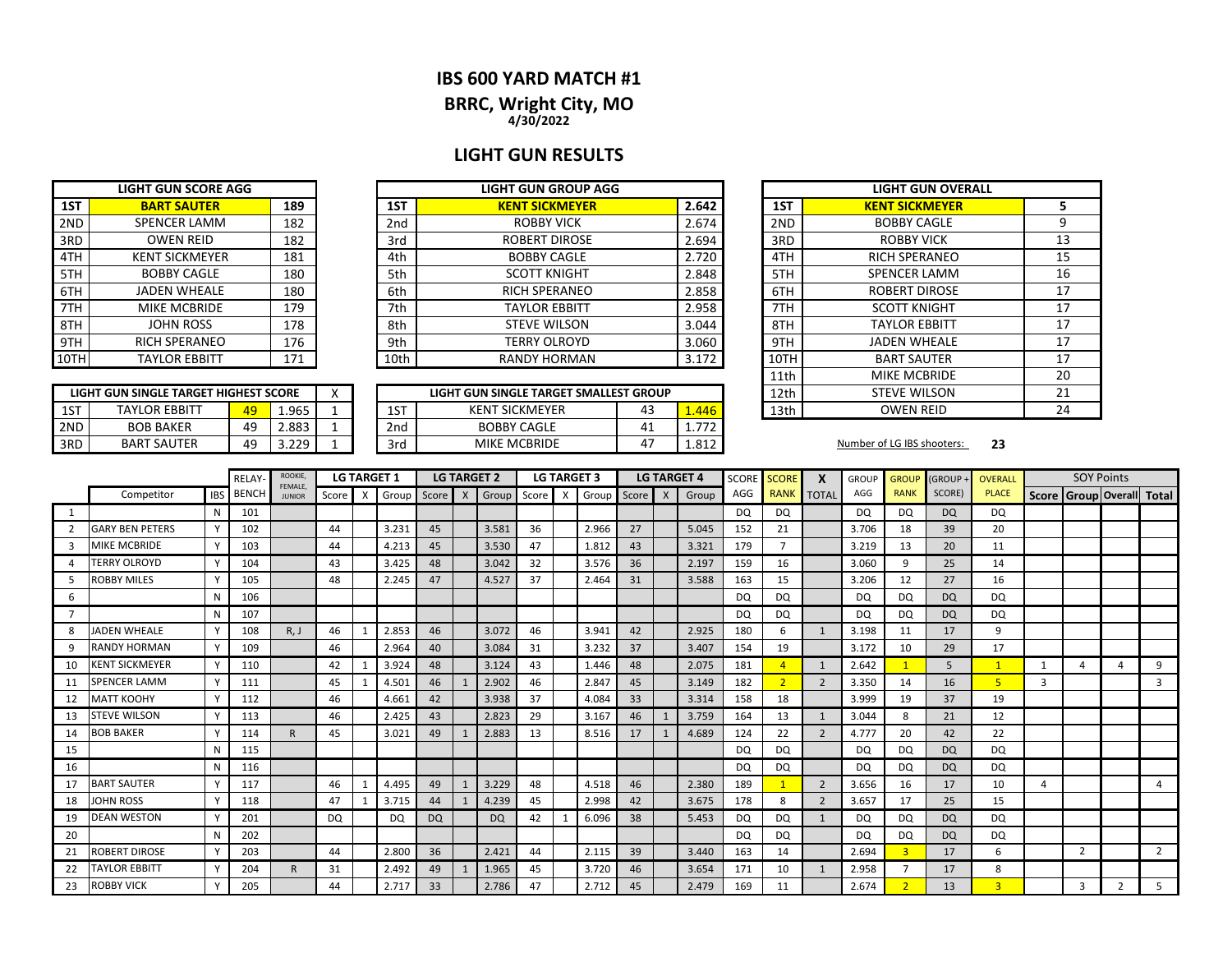|    |                      |             | RELAY-           | ROOKIE,<br>FEMALE, |       | <b>LG TARGET 1</b> |    |                     | <b>LG TARGET 2</b> |       | <b>LG TARGET 3</b> |    | <b>LG TARGET 4</b> |           | SCORE SCORE |                | <b>GROUP</b> |             | GROUP GROUP + OVERALL |                |                                 | <b>SOY Points</b> |  |
|----|----------------------|-------------|------------------|--------------------|-------|--------------------|----|---------------------|--------------------|-------|--------------------|----|--------------------|-----------|-------------|----------------|--------------|-------------|-----------------------|----------------|---------------------------------|-------------------|--|
|    | Competitor           |             | <b>IBS</b> BENCH | <b>JUNIOR</b>      | Score | Group Score        |    | $\mathsf{I} \times$ | Group              | Score | X Group Score X    |    | Group              | AGG       |             | RANK TOTAL     | AGG          | <b>RANK</b> | SCORE)                | <b>PLACE</b>   | Score   Group   Overall   Total |                   |  |
| 24 | <b>CARROLL LANCE</b> |             | 206              |                    | 32    | 3.793              | 42 |                     | 4.334              | 36    | 2.058              | 43 | 3.572              | 153       | 20          |                | 3.439        | 15          | 35                    | 18             |                                 |                   |  |
| 25 | <b>RICH SPERANEO</b> |             | 207              |                    | 44    | 2.159              | 45 |                     | 2.621              | 39    | 4.370              | 48 | 2.283              | 176       |             | $\overline{2}$ | 2.858        |             | 15                    | $\mathbf{4}$   |                                 |                   |  |
| 26 | <b>SCOTT KNIGHT</b>  |             | 208              |                    | 46    | 3.622              | 42 |                     | 2.731              | 34    | 2.487              | 45 | 2.550              | 167       | 12          |                | 2.848        |             | 17                    |                |                                 |                   |  |
| 27 |                      | N           | 209              |                    |       |                    |    |                     |                    |       |                    |    |                    | DQ        | DQ          |                | DQ           | DQ          | <b>DQ</b>             | DQ             |                                 |                   |  |
| 28 |                      | N           | 210              |                    |       |                    |    |                     |                    |       |                    |    |                    | DQ        | DQ          |                | DQ           | DQ          | DQ                    | DQ             |                                 |                   |  |
| 29 |                      | N           | 211              |                    |       |                    |    |                     |                    |       |                    |    |                    | DQ        | DQ          |                | DQ           | DQ          | DQ                    | DQ             |                                 |                   |  |
| 30 |                      | N           | 212              |                    |       |                    |    |                     |                    |       |                    |    |                    | DQ        | DQ          |                | DQ           | DQ          | DQ                    | DQ             |                                 |                   |  |
| 31 |                      | N           | 213              |                    |       |                    |    |                     |                    |       |                    |    |                    | <b>DQ</b> | DQ          |                | DQ           | DQ          | <b>DQ</b>             | DQ             |                                 |                   |  |
| 32 | <b>BOBBY CAGLE</b>   |             | 214              |                    | 47    | 3.535              | 45 |                     | 3.550              | 41    | 1.772              | 47 | 2.024              | 180       |             |                | 2.720        |             | 9                     | $\overline{2}$ |                                 |                   |  |
| 33 |                      | N           | 215              |                    |       |                    |    |                     |                    |       |                    |    |                    | DQ        | DQ          |                | DQ           | DQ          | DQ                    | DQ             |                                 |                   |  |
| 34 | <b>TERRY THOLEN</b>  | $\mathbf v$ | 216              |                    | 46    | 4.721              | 42 |                     | 8.768              | 30    | 3.785              | 41 | 4.891              | 159       | 17          |                | 5.541        | 22          | 39                    | 21             |                                 |                   |  |
| 35 | <b>OWEN REID</b>     |             | 217              |                    | 42    | 6.832              | 46 |                     | 4.345              | 46    | 6.225              | 48 | 2.855              | 182       |             | $\overline{2}$ | 5.064        | 21          | 24                    | 13             |                                 |                   |  |
| 36 |                      | N           | 218              |                    |       |                    |    |                     |                    |       |                    |    |                    | DQ        | DQ          |                | DQ           | DQ          | DQ                    | DQ             |                                 |                   |  |
| 37 |                      | N           | 301              |                    |       |                    |    |                     |                    |       |                    |    |                    | DQ        | DQ          |                | DQ           | DQ          | <b>DQ</b>             | DQ.            |                                 |                   |  |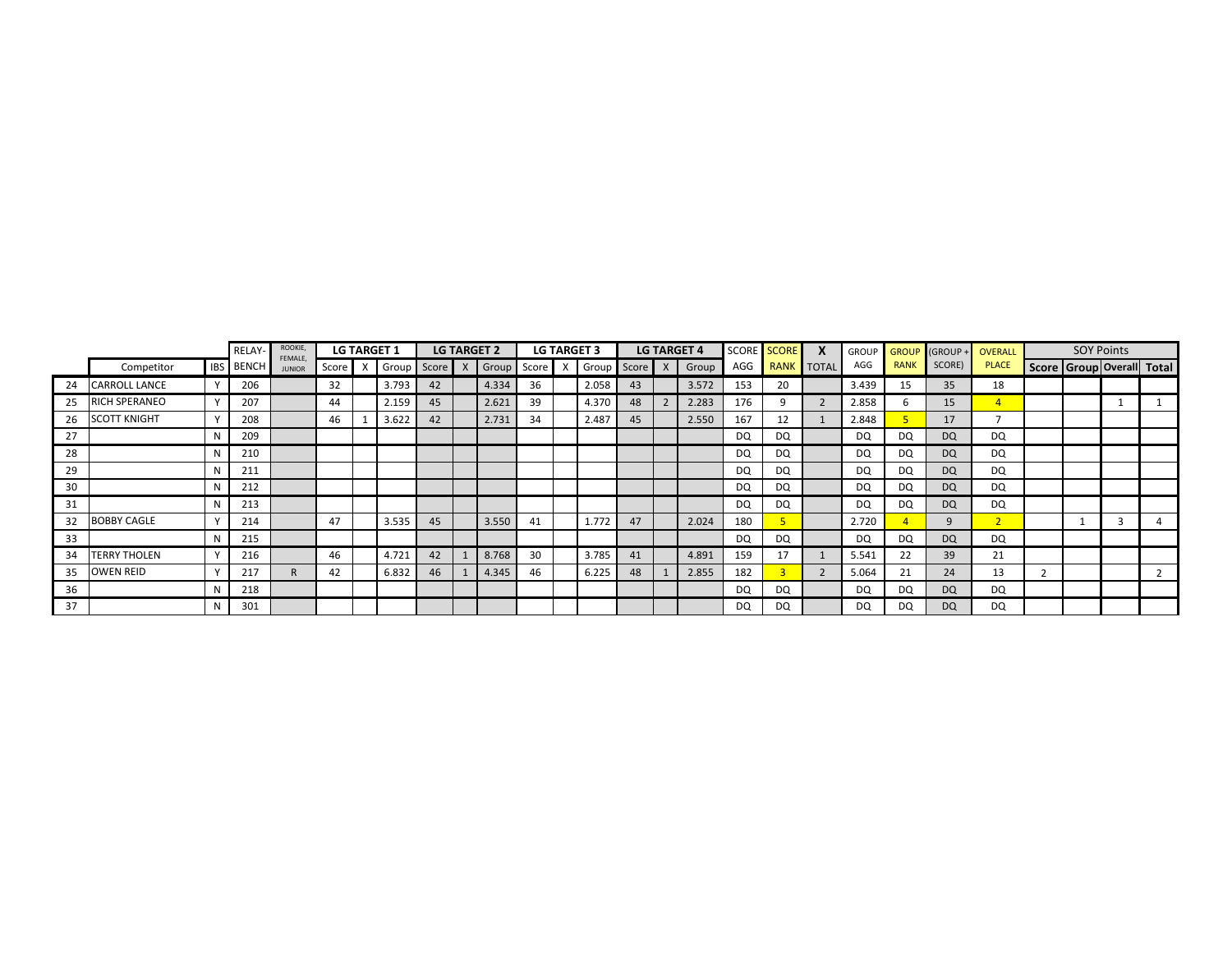### **IBS 600 YARD MATCH #1**

**BRRC, Wright City, MO 4/30/2022**

### **HEAVY GUN RESULTS**

|      | <b>HEAVY GUN SCORE AGG</b> |     |                 | <b>HEAVY GUN GROUP AGG</b> |       |
|------|----------------------------|-----|-----------------|----------------------------|-------|
| 1ST  | <b>TAYLOR EBBITT</b>       | 182 | 1ST             | <b>RICH SPERANEO</b>       | 2.574 |
| 2ND  | <b>RICH SPERANEO</b>       | 181 | 2 <sub>nd</sub> | <b>TAYLOR EBBITT</b>       | 2.860 |
| 3RD  | <b>ROBBY VICK</b>          | 175 | 3rd             | <b>MIKE MCBRIDE</b>        | 3.229 |
| 4TH  | <b>BOBBY CAGLE</b>         | 174 | 4th             | <b>ROBBY MILES</b>         | 3.436 |
| 5TH  | <b>SCOTT KNIGHT</b>        | 170 | 5th             | <b>JADEN WHEALE</b>        | 3.549 |
| 6TH  | <b>CARROLL LANCE</b>       | 170 | 6th             | <b>SCOTT KNIGHT</b>        | 3.598 |
| 7TH  | <b>KENT SICKMEYER</b>      | 170 | 7th             | <b>JOHN ROSS</b>           | 3.723 |
| 8TH  | <b>DEAN WESTON</b>         | 167 | 8th             | <b>CARROLL LANCE</b>       | 3.948 |
| 9TH  | <b>ROBBY MILES</b>         | 165 | 9th             | <b>ROBBY VICK</b>          | 3.979 |
| 10TH | <b>STEVE WILSON</b>        | 163 | 10th            | <b>STEVE WILSON</b>        | 4.100 |

|     | <b>HEAVY GUN SINGLE TARGET HIGHEST SCORE</b> |    |       |  |  |  |  |  |  |  |  |  |  |  |
|-----|----------------------------------------------|----|-------|--|--|--|--|--|--|--|--|--|--|--|
| 1ST | TAYI OR FRRITT                               |    | 1.636 |  |  |  |  |  |  |  |  |  |  |  |
| 2nd | <b>RICH SPERANEO</b>                         | 49 | 1.550 |  |  |  |  |  |  |  |  |  |  |  |
| 3rd | <b>SCOTT KNIGHT</b>                          | 49 | 3.240 |  |  |  |  |  |  |  |  |  |  |  |

|     |                                              |                 |       |     |                                               |           |       | . <b>.</b> |                            |    |
|-----|----------------------------------------------|-----------------|-------|-----|-----------------------------------------------|-----------|-------|------------|----------------------------|----|
|     | <b>HEAVY GUN SINGLE TARGET HIGHEST SCORE</b> |                 |       |     | <b>HEAVY GUN SINGLE TARGET SMALLEST GROUP</b> |           |       | 12th       | <b>JADEN WHEALE</b>        |    |
| 1ST | <b>TAYLOR EBBITT</b>                         | 50 <sub>1</sub> | 1.636 | 1ST | <b>RICH SPERANEO</b>                          | 49        | 1.550 | 13th       | <b>JOHN ROSS</b>           |    |
| 2nd | <b>RICH SPERANEO</b>                         | 49              | 1.550 | 2ND | <b>TAYLOR EBBITT</b>                          | r o<br>υc | 1.636 |            |                            |    |
| 3rd | <b>SCOTT KNIGHT</b>                          | 49              | 3.240 | 3RD | <b>STEVE WILSON</b>                           |           | 1.640 |            | Number of HG IBS shooters: | 24 |

| <b>HEAVY GUN GROUP AGG</b>       |       |       |      |                      | <b>HEAVY GUN OVERALL</b> |    |
|----------------------------------|-------|-------|------|----------------------|--------------------------|----|
| <b>RICH SPERANEO</b>             | 2.574 |       | 1ST  | <b>RICH SPERANEO</b> | 3                        |    |
| <b>TAYLOR EBBITT</b>             | 2.860 |       | 2ND  | <b>TAYLOR EBBITT</b> | 3                        |    |
| MIKE MCBRIDE                     | 3.229 |       | 3RD  | <b>SCOTT KNIGHT</b>  | 11                       |    |
| <b>ROBBY MILES</b>               |       |       |      | 4TH                  | <b>ROBBY VICK</b>        | 12 |
| <b>JADEN WHEALE</b>              | 3.549 |       | 5TH  | <b>ROBBY MILES</b>   | 13                       |    |
| <b>SCOTT KNIGHT</b>              |       | 3.598 |      | 6TH                  | <b>CARROLL LANCE</b>     | 14 |
| <b>JOHN ROSS</b>                 |       | 3.723 |      | 7TH                  | <b>MIKE MCBRIDE</b>      | 17 |
| <b>CARROLL LANCE</b>             |       | 3.948 |      | 8TH                  | <b>STEVE WILSON</b>      | 20 |
| <b>ROBBY VICK</b>                |       | 3.979 |      | 9TH                  | <b>KENT SICKMEYER</b>    | 21 |
| <b>STEVE WILSON</b>              |       | 4.100 |      | 10TH                 | <b>BOBBY CAGLE</b>       | 21 |
|                                  |       |       | 11th | <b>BART SAUTER</b>   | 24                       |    |
| IUN SINGLE TARGET SMALLEST GROUP |       |       |      | 12 <sub>th</sub>     | <b>JADEN WHEALE</b>      | 25 |
| RICH SPERANEO                    | 1.550 |       | 13th | <b>JOHN ROSS</b>     | 25                       |    |
|                                  |       |       |      |                      |                          |    |

|    |                        |            | RELAY        | <b>ROOKIE</b><br>FEMALE. |           | <b>HG TARGET 1</b> |           |       |              | <b>HG TARGET 2</b> |         |   | <b>HG TARGET 3</b> |           |              | <b>HG TARGET 4</b> | <b>SCORE</b> | <b>SCORE</b> | X                              | <b>GROUP</b> | <b>GROUP</b>   | <b>(GROUP</b> | OVERALL        |               | <b>SOY Points</b> |                           |                |
|----|------------------------|------------|--------------|--------------------------|-----------|--------------------|-----------|-------|--------------|--------------------|---------|---|--------------------|-----------|--------------|--------------------|--------------|--------------|--------------------------------|--------------|----------------|---------------|----------------|---------------|-------------------|---------------------------|----------------|
|    | Competitor             | <b>IBS</b> | <b>BENCH</b> | <b>JUNIOR</b>            | Score     | X                  | Group     | Score | $\mathsf{X}$ | Group              | Score I | X | Group              | Score     | $\mathsf{X}$ | Group              | AGG          | <b>RANK</b>  | $\overline{\phantom{a}}$ TOTAL | AGG          | <b>RANK</b>    | SCORE)        | <b>PLACE</b>   |               |                   | Score Group Overall Total |                |
| 1  |                        | N          | 101          |                          |           |                    |           |       |              |                    |         |   |                    |           |              |                    | DQ           | DQ           |                                | <b>DQ</b>    | DQ             | <b>DQ</b>     | DQ             |               |                   |                           |                |
| 2  | <b>GARY BEN PETERS</b> | Υ          | 102          |                          | 39        |                    | 3.050     | 39    |              | 3.381              | 16      |   | 4.907              | 21        |              | 7.144              | 115          | 21           |                                | 4.621        | 13             | 34            | 19             |               |                   |                           |                |
| 3  | <b>MIKE MCBRIDE</b>    | Y          | 103          |                          | 48        |                    | 2.742     | 40    |              | 2.857              | 30      |   | 3.339              | 37        |              | 3.978              | 155          | 14           | $\mathbf{1}$                   | 3.229        | $\overline{3}$ | 17            | $\overline{ }$ |               | $\overline{2}$    |                           | $\overline{2}$ |
| Δ  | <b>TERRY OLROYD</b>    | Y          | 104          |                          | 37        |                    | 4.305     | 44    |              | 3.253              | 40      |   | 10.129             | 42        |              | 3.420              | 163          | 11           | -1                             | 5.277        | 19             | 30            | 17             |               |                   |                           |                |
| 5  | ROBBY MILES            | Υ          | 105          |                          | 46        |                    | 1.713     | 45    |              | 5.226              | 34      |   | 2.739              | 40        |              | 4.064              | 165          | 9            |                                | 3.436        |                | 13            | 5 <sup>1</sup> |               | 1                 |                           |                |
| 6  |                        | N          | 106          |                          |           |                    |           |       |              |                    |         |   |                    |           |              |                    | DQ           | DQ           |                                | DQ           | DQ             | DQ            | DQ             |               |                   |                           |                |
|    |                        | N          | 107          |                          |           |                    |           |       |              |                    |         |   |                    |           |              |                    | <b>DQ</b>    | DQ.          |                                | <b>DQ</b>    | DQ             | <b>DQ</b>     | DQ.            |               |                   |                           |                |
| 8  | <b>JADEN WHEALE</b>    |            | 108          | R, J                     | 26        |                    | 3.481     | 34    |              | 3.145              | 38      |   | 2.185              | 33        |              | 5.384              | 131          | 20           |                                | 3.549        |                | 25            | 12             |               |                   |                           |                |
| 9  | RANDY HORMAN           |            | 109          |                          | 36        |                    | 2.967     | 39    |              | 3.474              | 35      |   | 5.424              | 37        |              | 7.068              | 147          | 17           |                                | 4.733        | 15             | 32            | 18             |               |                   |                           |                |
| 10 | <b>KENT SICKMEYER</b>  | Υ          | 110          |                          | 38        |                    | 6.505     | 43    |              | 3.004              | 44      |   | 4.298              | 45        |              | 4.768              | 170          |              | $\overline{a}$                 | 4.644        | 14             | 21            | 9              |               |                   |                           |                |
| 11 | SPENCER LAMM           |            | 111          |                          | 32        |                    | 1.930     | 35    |              | 3.474              | 39      |   | 4.283              | 29        |              | 6.957              | 135          | 19           |                                | 4.161        | 11             | 30            | 16             |               |                   |                           |                |
| 12 | <b>MATT KOOHY</b>      |            | 112          |                          | 38        |                    | 2.661     | 30    |              | 3.165              | 47      |   | 2.722              | <b>DQ</b> |              | <b>DQ</b>          | DQ           | <b>DQ</b>    | $\mathbf{1}$                   | <b>DQ</b>    | DQ             | <b>DQ</b>     | DQ             |               |                   |                           |                |
| 13 | <b>STEVE WILSON</b>    | ٧          | 113          |                          | 33        |                    | 3.556     | 47    |              | 1.640              | 40      |   | 6.301              | 43        |              | 4.901              | 163          | 10           |                                | 4.100        | 10             | 20            | 8              |               |                   |                           |                |
| 14 | <b>BOB BAKER</b>       |            | 114          | R                        | <b>DQ</b> |                    | <b>DQ</b> | 42    |              | 2.650              | 47      |   | 4.336              | 44        |              | 5.436              | DQ           | DQ           |                                | <b>DQ</b>    | DQ             | <b>DQ</b>     | DQ             |               |                   |                           |                |
| 15 |                        | N          | 115          |                          |           |                    |           |       |              |                    |         |   |                    |           |              |                    | DQ           | DQ           |                                | <b>DQ</b>    | DQ             | <b>DQ</b>     | DQ.            |               |                   |                           |                |
| 16 |                        | N          | 116          |                          |           |                    |           |       |              |                    |         |   |                    |           |              |                    | DQ           | DQ           |                                | <b>DQ</b>    | DQ             | <b>DQ</b>     | DQ             |               |                   |                           |                |
| 17 | <b>BART SAUTER</b>     |            | 117          |                          | 36        |                    | 4.693     | 43    |              | 1.955              | 41      |   | 7.640              | 38        |              | 3.805              | 158          | 12           |                                | 4.523        | 12             | 24            | 11             |               |                   |                           |                |
| 18 | JOHN ROSS              |            | 118          |                          | 33        |                    | 3.003     | 42    |              | 3.365              | 41      |   | 4.705              | 27        |              | 3.817              | 143          | 18           |                                | 3.723        |                | 25            | 13             |               |                   |                           |                |
| 19 | <b>DEAN WESTON</b>     | ۷          | 201          |                          | 39        |                    | 5.595     | 41    |              | 4.796              | 43      |   | 5.508              | 44        |              | 6.729              | 167          | 8            | $\overline{2}$                 | 5.657        | 20             | 28            | 14             |               |                   |                           |                |
| 20 |                        | N          | 202          |                          |           |                    |           |       |              |                    |         |   |                    |           |              |                    | DQ           | DQ           |                                | <b>DQ</b>    | DQ             | <b>DQ</b>     | DQ             |               |                   |                           |                |
| 21 | ROBERT DIROSE          |            | 203          |                          | 46        |                    | 2.563     | 46    |              | 3.168              | 33      |   | 2.479              | <b>DQ</b> |              | <b>DQ</b>          | DQ           | DQ           |                                | <b>DQ</b>    | DQ             | <b>DQ</b>     | DQ             |               |                   |                           |                |
| 22 | <b>TAYLOR EBBITT</b>   |            | 204          | R.                       | 50        | -3                 | 1.636     | 41    |              | 2.754              | 45      |   | 2.725              | 46        |              | 4.326              | 182          |              | $\overline{3}$                 | 2.860        | $\overline{2}$ | 3             | $2^{\circ}$    |               | 3                 | 3                         | 10             |
| 23 | ROBBY VICK             |            | 205          |                          | 48        |                    | 2.895     | 43    |              | 4.324              | 44      |   | 2.295              | 40        |              | 6.400              | 175          |              | $\mathcal{P}$                  | 3.979        | q              | 12            |                | $\mathcal{L}$ |                   |                           | 3              |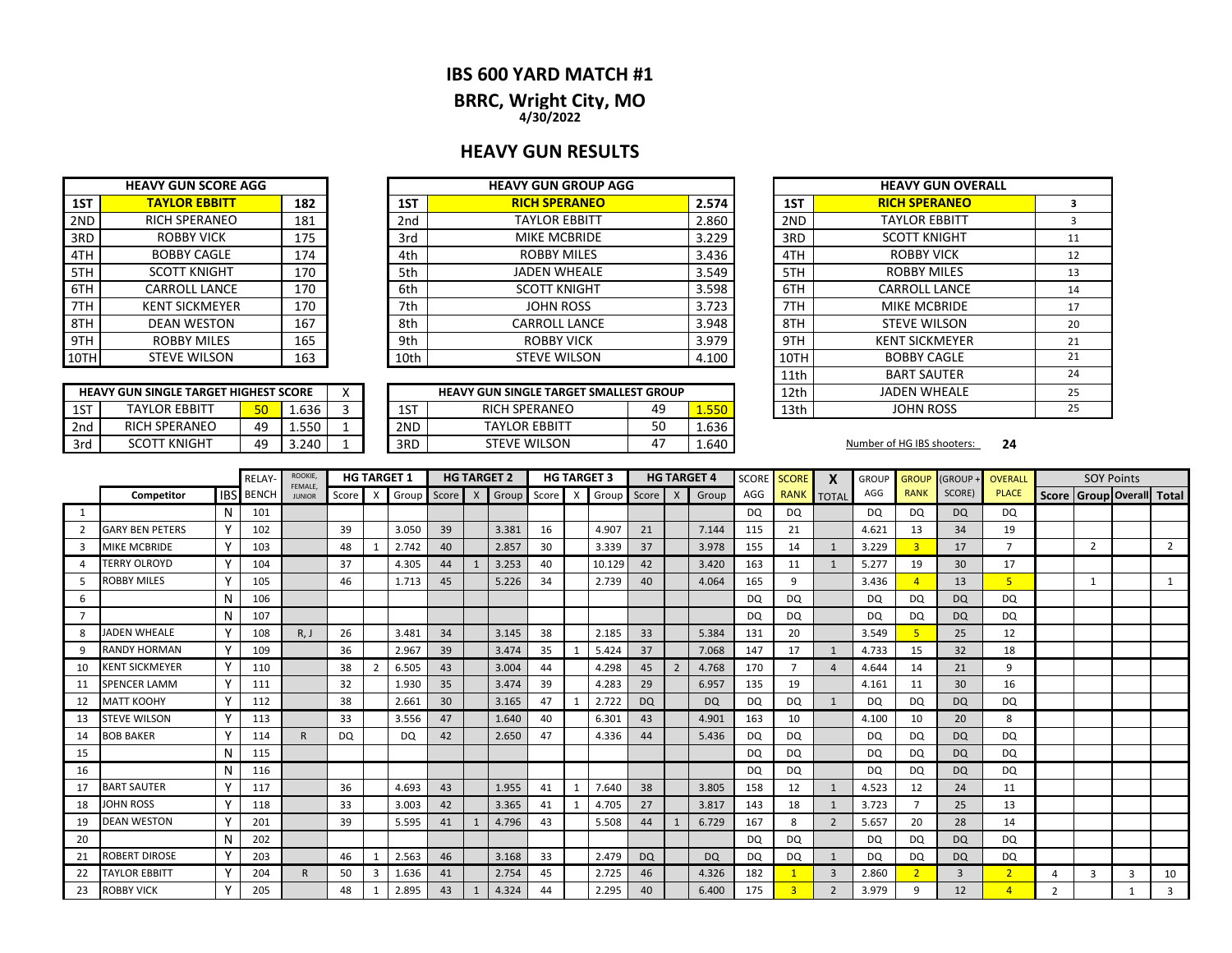|    |                     |             | <b>RELAY-</b>    | ROOKIE,<br>FEMALE, |       | <b>HG TARGET 1</b> |    | <b>HG TARGET 2</b> |       | <b>HG TARGET 3</b> |    | <b>HG TARGET 4</b> |           | SCORE SCORE |           |             |        | GROUP GROUP (GROUP + OVERALL | <b>SOY Points</b>         |  |
|----|---------------------|-------------|------------------|--------------------|-------|--------------------|----|--------------------|-------|--------------------|----|--------------------|-----------|-------------|-----------|-------------|--------|------------------------------|---------------------------|--|
|    | Competitor          |             | <b>IBS</b> BENCH | <b>JUNIOR</b>      | Score | Group Score        |    | Group              | Score | Group Score X      |    | Group              | AGG       | RANK TOTAL  | AGG       | <b>RANK</b> | SCORE) | <b>PLACE</b>                 | Score Group Overall Total |  |
| 24 | CARROLL LANCE       |             | 206              |                    | 38    | 3.678              | 43 | 3.218              | 41    | 5.180              | 48 | 3.714              | 170       | b           | 3.948     | 8           | 14     | b                            |                           |  |
| 25 | RICH SPERANEO       | $\mathbf v$ | 207              |                    | 47    | 2.655              | 40 | 3.219              | 49    | 1.550              | 45 | 2.870              | 181       |             | 2.574     |             |        |                              |                           |  |
| 26 | <b>SCOTT KNIGHT</b> |             | 208              |                    | 49    | 3.240              | 39 | 3.576              | 47    | 4.399              | 35 | 3.175              | 170       |             | 3.598     |             | 11     | 3 <sup>1</sup>               |                           |  |
| 27 |                     |             | 209              |                    |       |                    |    |                    |       |                    |    |                    | DQ        | DQ          | DQ        | DQ          | DQ     | DQ                           |                           |  |
| 28 |                     |             | 210              |                    |       |                    |    |                    |       |                    |    |                    | DQ.       | DQ          | DQ        | DQ          | DQ     | DQ                           |                           |  |
| 29 |                     | N           | 211              |                    |       |                    |    |                    |       |                    |    |                    | <b>DQ</b> | DQ          | <b>DQ</b> | DQ          | DQ     | DQ                           |                           |  |
| 30 |                     | N           | 212              |                    |       |                    |    |                    |       |                    |    |                    | DQ        | DQ          | DQ        | DQ          | DQ     | DQ                           |                           |  |
| 31 |                     | N           | 213              |                    |       |                    |    |                    |       |                    |    |                    | DQ        | DQ          | DQ.       | DQ          | DQ     | DQ                           |                           |  |
| 32 | <b>BOBBY CAGLE</b>  |             | 214              |                    | 47    | 3.911              | 43 | 5.334              | 43    | 5.531              | 41 | 5.100              | 174       |             | 4.969     | 17          | 21     | 10                           |                           |  |
| 33 | <b>BILL DREWELL</b> |             | 215              |                    | 40    | 6.923              | 26 | 2.679              | 44    | 4.889              | 42 | 6.215              | 152       | 16          | 5.177     | 18          | 34     | 20                           |                           |  |
| 34 | <b>TERRY THOLEN</b> |             | 216              |                    | 42    | 6.439              | 27 | 4.257              | 42    | 3.760              | 43 | 9.146              | 154       | 15          | 5.901     | 21          | 36     | 21                           |                           |  |
| 35 | <b>OWEN REID</b>    |             | 217              |                    | 45    | 4.895              | 25 | 5.776              | 44    | 3.912              | 43 | 4.692              | 157       | 13          | 4.819     | 16          | 29     | 15                           |                           |  |
| 36 |                     |             | 218              |                    |       |                    |    |                    |       |                    |    |                    | DQ.       | DQ          | <b>DQ</b> | DQ          | DQ     | <b>DQ</b>                    |                           |  |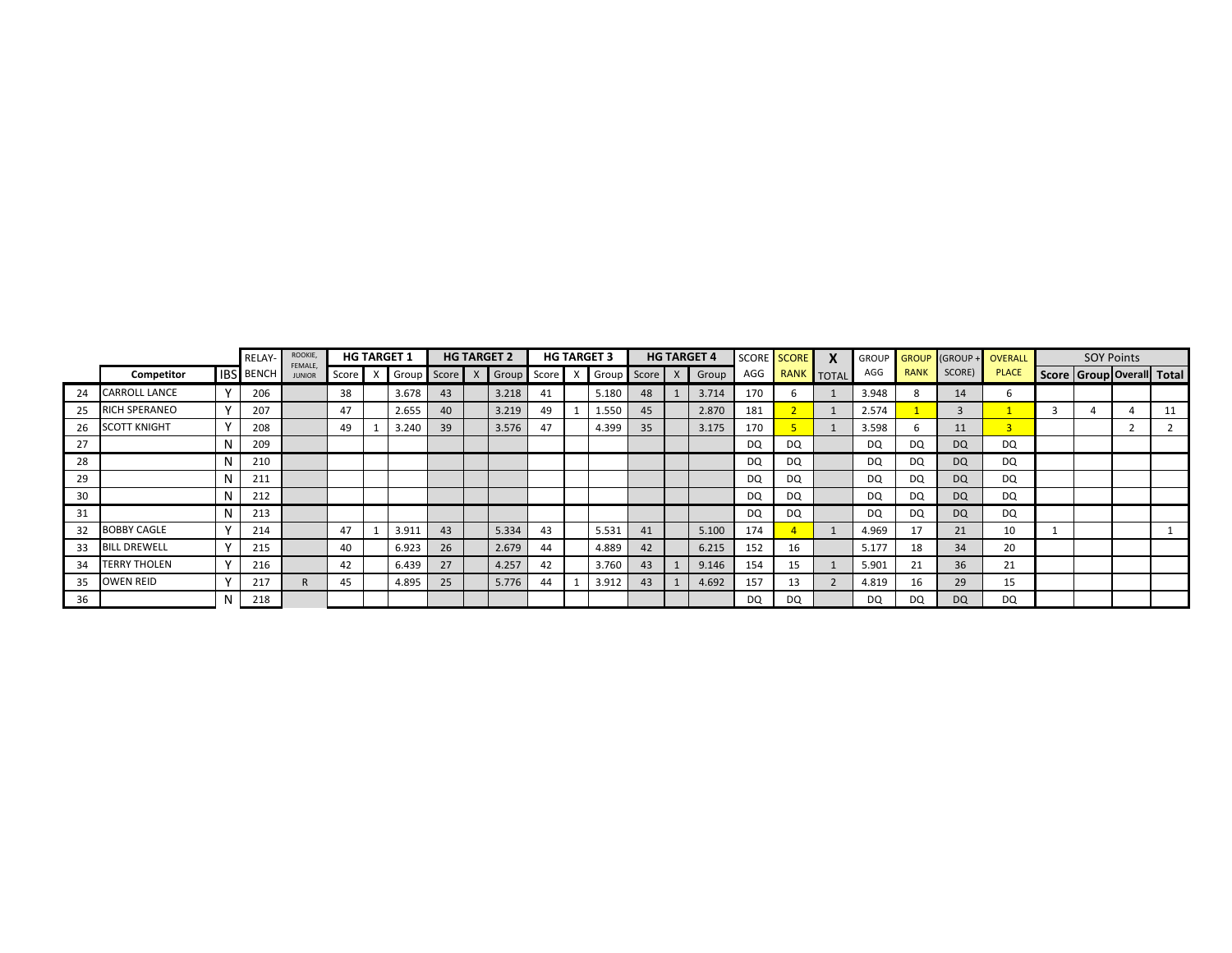## **BRRC, Wright City, MO Light Gun Equipment List 4/30/2022**

|                | Competitor             |     | Caliber                  | Action        | Barrel          | Stock               | Scope                                   | Powder      | <b>Bullet</b>      | Gunsmith              |
|----------------|------------------------|-----|--------------------------|---------------|-----------------|---------------------|-----------------------------------------|-------------|--------------------|-----------------------|
| 1              | <b>BOBBY CAGLE</b>     | LG  | 6MM                      | <b>BAT</b>    | <b>KREIGER</b>  | <b>TRACKER</b>      | NIGHTFORCE 12-42                        | VARGET      | BERGER 105         | <b>DJ JONES</b>       |
| $\overline{2}$ | <b>BOB BAKER</b>       | LG  | 6BR                      | <b>BAT</b>    | <b>KREIGER</b>  | <b>TRACKER</b>      | NIGHTFORCE 15-55                        | VARGET      | BERGER 108         | <b>SELF</b>           |
| 3              | <b>STEVE WILSON</b>    |     | LG 6MM HAMMER            | <b>BAT</b>    | LEDERER         | PRT                 | NIGHTFORCE 12-42                        |             | HAMMER 103         | <b>HORMAN</b>         |
| 4              | <b>SPENCER LAMM</b>    | LG  | <b>6MM DASHER</b>        | <b>BAT</b>    | <b>KREIGER</b>  | KB                  | NIGHTFORCE 12-42                        |             | <b>VAPOR TRAIL</b> | S LAMM                |
| 5              | <b>DEAN WESTON</b>     | LG. | 6 BRA                    | <b>BAT</b>    | <b>KREIGER</b>  | <b>WHEELER LRB</b>  | <b>VORTEX GE</b>                        | <b>PROV</b> | <b>BART 105</b>    | <b>WHEELER</b>        |
| 6              | <b>TERRY THOLEN</b>    | LG  | 6MM                      | <b>BAT</b>    | <b>KREIGER</b>  | <b>LRB</b>          | NIGHTFORCE 15-55                        | 4895        | <b>BART 105</b>    | <b>JAY CUTRIGHT</b>   |
|                | <b>ROBBY MILES</b>     | LG  | 6BR                      | <b>BAT</b>    | <b>HAWKHILL</b> | ST1000              | NIGHTFORCE 15-55                        | VARGET      | <b>BART 103</b>    | DQ GUNWORKS           |
| 8              | <b>TAYLOR EBBITT</b>   | LG  | 6MM                      | <b>BAT</b>    | <b>HAWKHILL</b> | ST1000              | NIGHTFORCE 15-55                        | VARGET      | <b>BART</b>        | DQ GUNWORKS           |
| 9              | <b>OWEN REID</b>       | LG. | 6MM                      | <b>BAT</b>    | <b>BRUX</b>     | <b>WOOD</b>         | NIGHTFORCE 15-55                        | VARGET      | <b>BART 103</b>    | DQ GUNWORKS           |
| 10             | <b>ROBBY VICK</b>      | LG. | 6 BRAI                   | <b>BAT</b>    | <b>BARTLEIN</b> | <b>LRB</b>          | <b>KAHLES</b>                           | H4895       | <b>BART</b>        |                       |
| 11             | <b>RANDY HORMAN</b>    | LG  | <b>6MM HAMMER</b>        | <b>BAT</b>    | LEDERER         | <b>LRB</b>          | NIGHTFORCE 12-42                        | VARGET      | <b>BART 103</b>    | <b>SELF</b>           |
| 12             | <b>TERRY OLROYD</b>    | LG  | 6 BRA                    | <b>BAT</b>    | <b>KREIGER</b>  | ST1000              | NIGHTFORCE 15-55                        | H4895       | <b>VBART 103</b>   | SPERANEO              |
| 13             | <b>BILL DREWELL</b>    | LG. | <b>NA</b>                | <b>NA</b>     | <b>NA</b>       | <b>NA</b>           | <b>NA</b>                               | <b>NA</b>   | <b>NA</b>          | <b>NA</b>             |
| 14             | <b>JADEN WHEALE</b>    | LG  | 6MM                      | <b>BAT</b>    | <b>HAWKHILL</b> |                     | <b>CHARLIE SIEBER INIGHTFORCE 12-42</b> | VARGET      | VT 103             | <b>BUTCH HONGISTO</b> |
| 15             | <b>SCOTT KNIGHT</b>    | LG  | 6MM                      | <b>BAT</b>    | LEDERER         | PRT                 | NIGHTFORCE 12-42                        | VARGET      | <b>BART 103</b>    | <b>HORMAN</b>         |
| 16             | <b>KENT SICKMEYER</b>  | LG  | 6BR                      | <b>BAT</b>    | <b>KREIGER</b>  | <b>TRACKER</b>      | NIGHTFORCE 15-55                        | VARGET      | BERGER 103         | <b>TOM POTTER</b>     |
| 17             | <b>RICH SPERANEO</b>   | LG. | 6 BRA                    | <b>BAT</b>    | <b>KREIGER</b>  | <b>MCMILLAN LRB</b> | <b>VORTEX GE</b>                        | H4895       | <b>BART 105</b>    | <b>SELF</b>           |
| 18             | <b>CARROLL LANCE</b>   | LG  | <b>6 DASHER</b>          | <b>BAT</b>    | <b>KREIGER</b>  | LRB                 | NIGHTFORCE 15-55                        | VARGET      | VT 103             | <b>JAY CUTRIGHT</b>   |
| 19             | <b>GARY BEN PETERS</b> | LG. | 6 BRA                    | <b>PANDA</b>  | <b>BRUX</b>     | ST1000              | Mar-60                                  | VARGET      | 103                | <b>SELF</b>           |
| 20             | <b>MATT KOOHY</b>      | LG  | <b>6 DASHER</b>          | <b>BAT</b>    | <b>KREIGER</b>  | ST1000              | NIGHTFORCE 15-55                        | $RL-15$     | VT 103             | <b>BIGELOW</b>        |
| 21             | <b>MIKE MCBRIDE</b>    | LG  | 6 BRA                    | <b>BORDEN</b> | <b>BRUX</b>     | PRT                 | <b>MARCH 40-60</b>                      | 4895        | VT 103             | <b>HILGEDICK</b>      |
| 22             | <b>ROBERT DIROSE</b>   | LG  | 6 BRA                    | <b>BAT</b>    | <b>KREIGER</b>  | <b>LRB</b>          | NIGHTFORCE 10-55                        | H4895       | <b>BART 105</b>    | <b>WHEELER</b>        |
| 23             | <b>JOHN ROSS</b>       |     | LG 6MM HAMMERGOLDEN BEAR |               | LEDERER         | WHEELER             | NIGHTFORCE 15-55                        | VARGET      | <b>BART 103</b>    | <b>HORMAN</b>         |
| 24             | <b>BART SAUTER</b>     |     | LG 6MM HAMMER            | <b>BAT</b>    | <b>HAWKHILL</b> | <b>SCARBROUGH</b>   | VALDADA                                 | H4895       | HAMMER 105         | DQ GUNWORKS           |
| 25             |                        | LG  |                          |               |                 |                     |                                         |             |                    |                       |